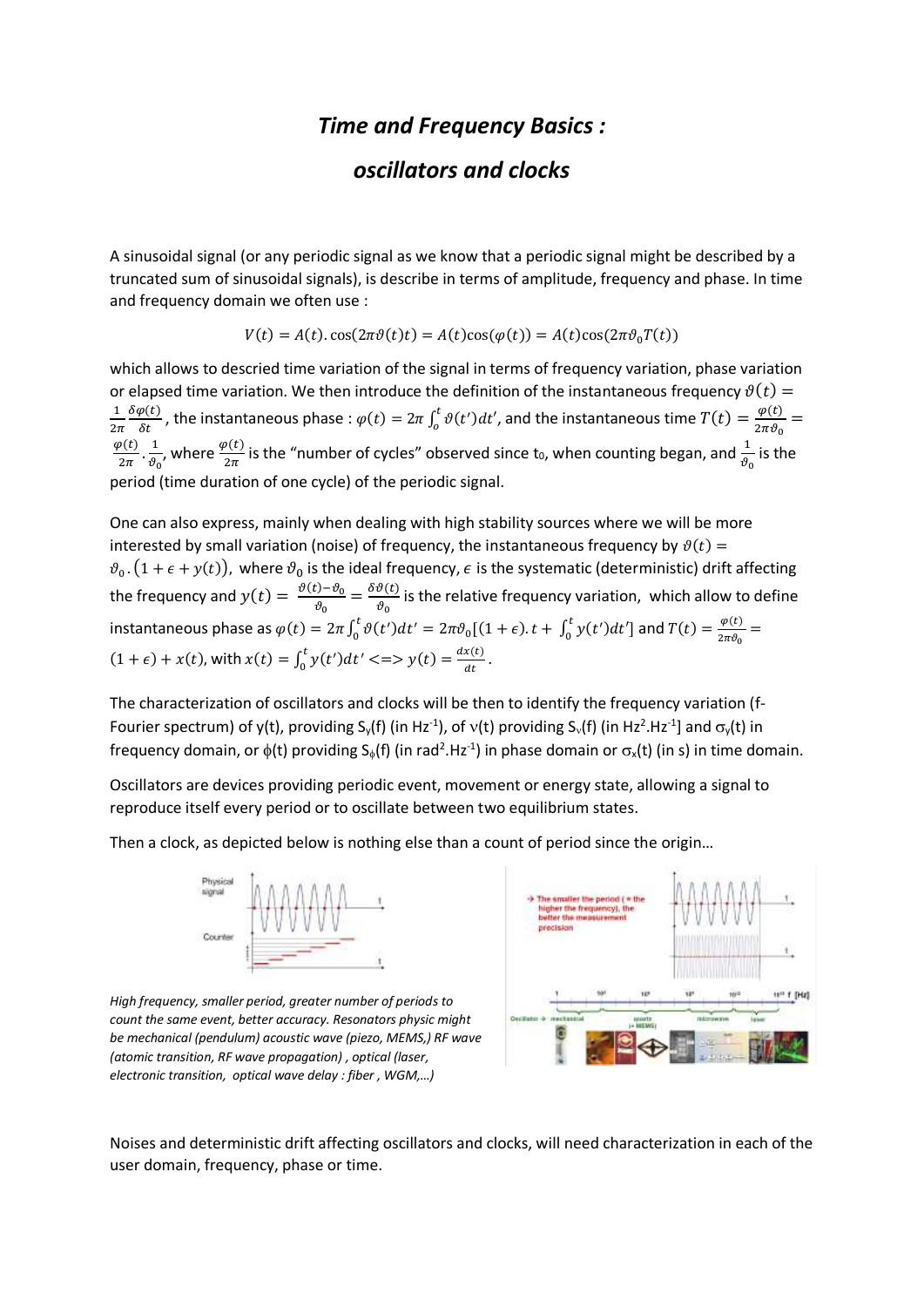A **clock** is then made of :

- A periodic **oscillator**, providing known cycle duration, tu
- A mean to **count** the number of periods, N(t)
- A mean to **re initiate** the counting
- A definition of **time origin**, t<sub>o</sub>



Resonators might be based on mechanical , acoustic wave propagation and resonant condition, on quantum state population/depopulation, on optical resonances ,…



 $\boldsymbol{m}$ 

## Quantum harmonic oscillator



Resonators are based on mechanical vibrations (acoustic waves…), sustained resonances between states, RF or optical waves constructive interferences (resonances).



More precisely, resonators can be of resonant type or delay line, such as in SAW devices or fiber based resonators, where the time required to propagate the signal along a distance X between in and out ix given by  $X = V^*t$ , where V might be an surface acoustic wave propagation velocity (typ. Some 1'000 m/s) , over a mm scale device, or light speed over fiber (km length range).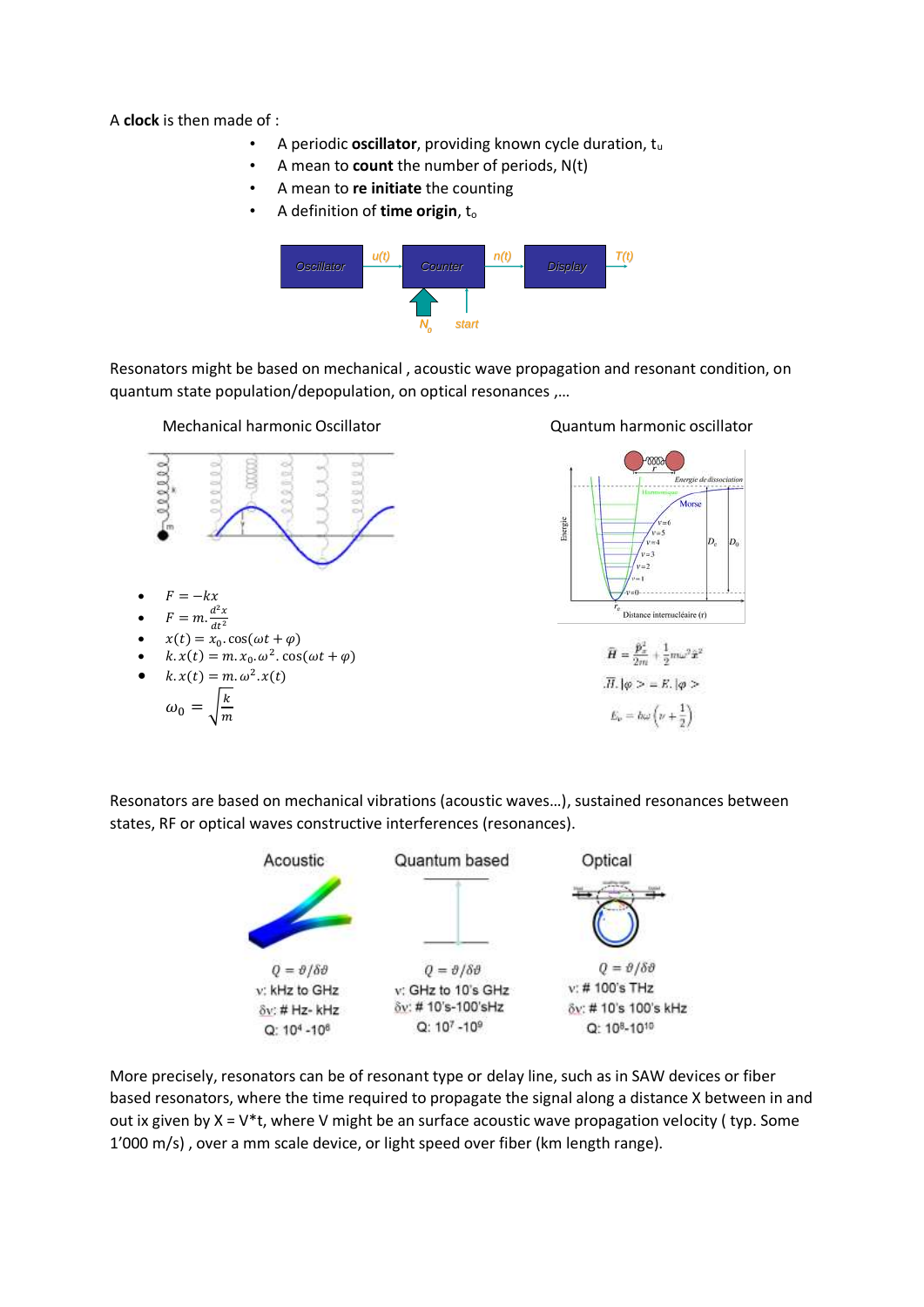Optical resonators are gaining must interest since a decade, because they might be fiber-based (providing to day the best noise floor) or WGM-resonators based (Whispering Galery mode resonators) on crystalline or amorphous discs, from mm down to 10's of microns diameter size, using fiber coupling (taper) or prism coupling providing miniaturization and wafer scale integration capabilities.



As described above, the characterization of clock performances, either from a mm scale or from 100's liter size, need to quantify the fluctuation behavior in frequency, phase or time domain:



Deterministic drift (ie drift one can quantify and relay to an external variable , such ageing, sensitivity to environment (magnetic field, temperature, acceleration, …) and phase fluctuation impact gives:

$$
x(t) = x_0 + y_0 t + \frac{D}{2} t^2 + \frac{\phi(t)}{2 \pi v_0} + \int S_p(t) P(t) dt
$$

Where  $x_0$  is the initial phase-time offset,  $y_0$  the initial relative frequency offset, D is the frequency drift with time (in 10<sup>-n</sup> per unit of time),  $S_0(t)$  is the sensitivity of frequency versus perturbation P(t), and P(t) is the time spectrum of application of the perturbation P. First part of equation is initial time and frequency offset and frequency drift, 2<sup>nd</sup> part in noise contribution, 3<sup>rd</sup> part is environmental.

Oscillators and clocks are defined by their instabilities and noise, in frequency, phase and time domain. On can also describe a clock behavior in terms of accuracy and stability, by the following well known picture, due to J Vig: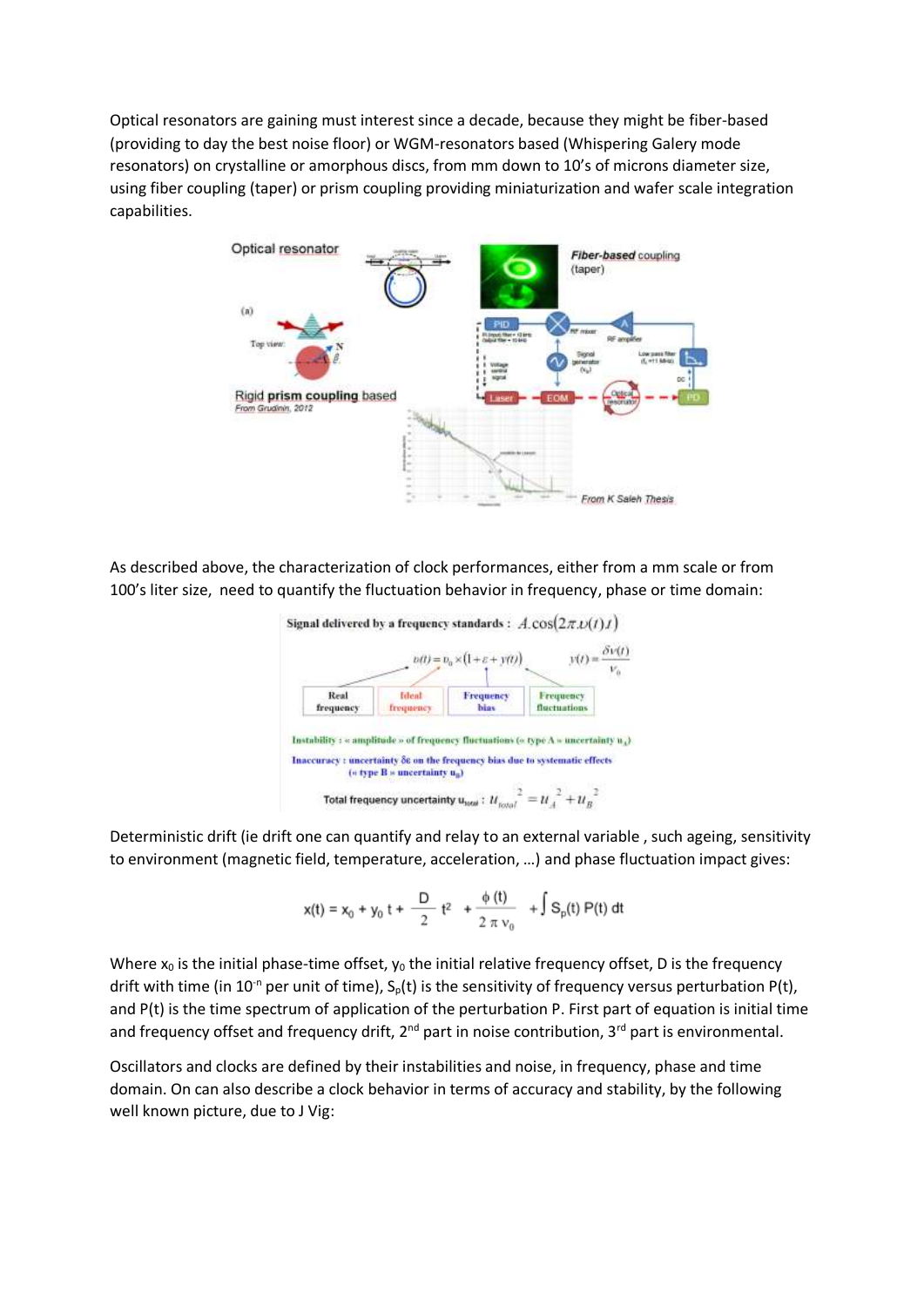

## The behavior of an ideal clock and of a real one are given by this graph :



The oscillating signal might be affected by amplitude noise or phase noise,



and all these characterizations are related to each other, and can be expressed one from each other. Choosing to perform instabilities characterization in frequency, phase or time domain, is only a matter of convenience, from experimental side, or from system area.

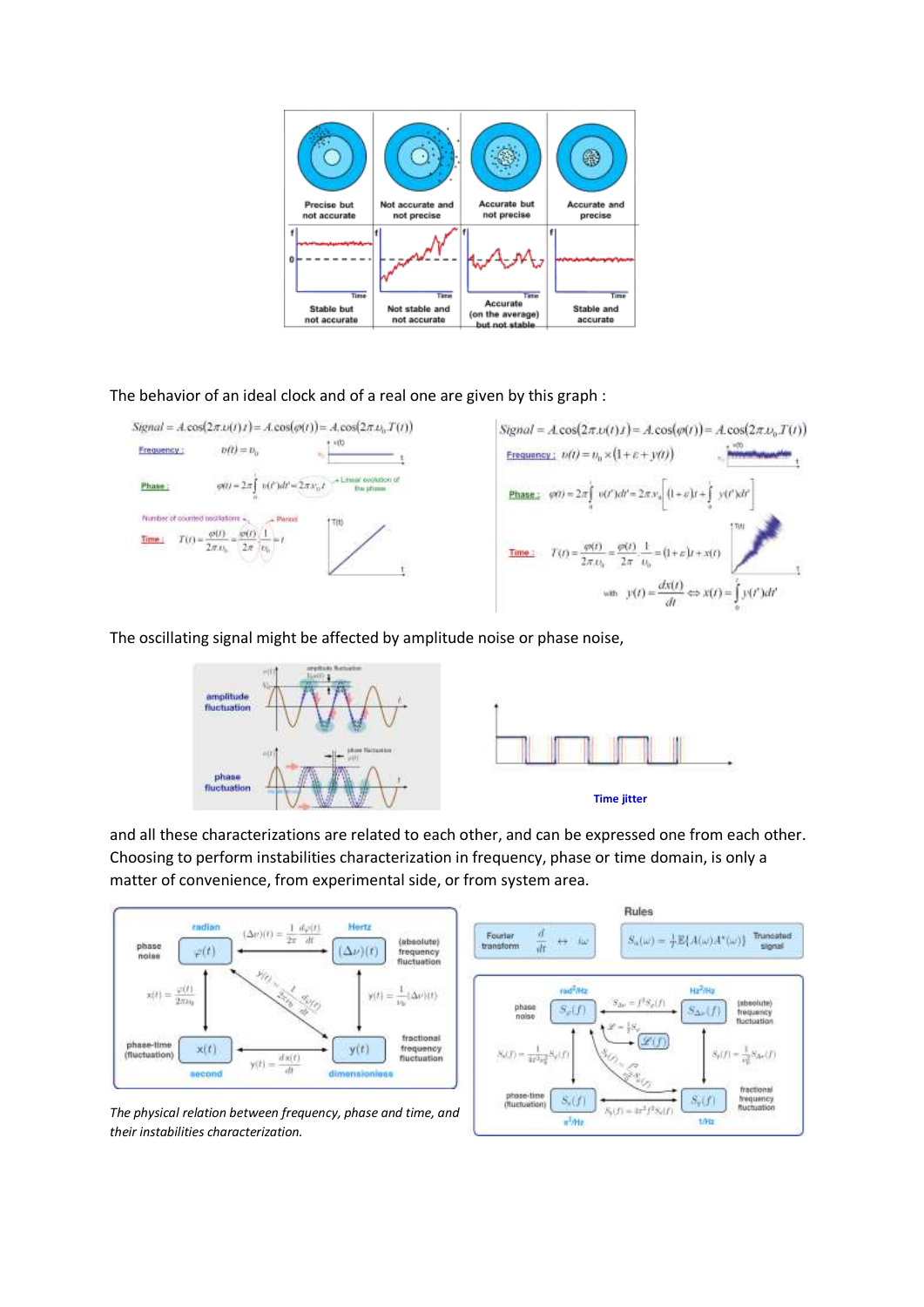Phase noise (S<sub>®</sub>(f) and time variation ( $\sigma_v(\tau)$ ) are probably the most commonly used characterization tools. The phase noise of oscillators is usually described in terms of Leeson model, giving the Fourier spectrum of variation under :  $S_y(f) = \sum_i \frac{h_i}{f}$  $\frac{1}{\sigma}\frac{h_{l}}{f^{i}}$  , or in S<sub>φ</sub>(f) through  $S_{\boldsymbol{\phi}}(f)=\Big(\frac{\vartheta_{0}}{f}$  $\left(\frac{\partial_0}{f}\right)^2$   $S_y(f)$ . And filtering noise impact by the loaded Q of the resonator:

 $v(t) = v_0 + \frac{1}{2\pi} \frac{d\phi(t)}{dt} = \text{``instantance cuts'' frequency: } \phi(t) = \phi_0 + \frac{1}{2} 2\pi [v(t) - v_0] dt$  $y(t) = \frac{v(t) - v_0}{v_0} = \frac{\hat{\phi}(t)}{2\pi v_0} =$  normalized frequency;  $\phi_{\text{RMS}}^2 = \int S_+(f)dt$  $S_0(f) = \frac{\phi_{\text{SMB}}^2}{\phi_{\text{NMB}}} = \left(\frac{V_0}{f}\right)^2 S_f(f)$  $\mathcal{L}(f)$  = 1/2  $\mathbf{S}_{q}(f)$  per IEEE Standard 1139 - 1988  $\sigma_y^2(\tau) = 1/2 < \left(\overline{y}_{k+1} - \overline{y}_k\right)^2 > = \frac{2}{(\pi v_0 \tau)^2} \int_0^{\pi} S_{\phi}(f) \sin^4(\pi f \tau) d f$ The five common power-law noise processes in precision oscillators are:  $S_v(f) = h_2 f^2$  +  $h_i f$  +  $h_0$  +  $h_{-i} f^{-1}$  +  $h_{-2} f^{-2}$ to PM) (Flicker PM) (White FM) (Flicker FM) (Rand Time deviation =  $x(t) = \int_0^t y(t')dt' = \frac{\phi(t)}{2\pi\omega}$ 

| Measure                                                                                                                                                           | Symbol                   |
|-------------------------------------------------------------------------------------------------------------------------------------------------------------------|--------------------------|
| Two-sample deviation, also called "Allan deviation"<br>Spectral density of phase deviations<br>Spectral density of fractional frequency deviations<br>Phase noise | $\sigma_{\nu}(\tau)^{*}$ |
| * Most frequently found on oscillator specification sheets                                                                                                        |                          |

 $f^2S_n(f) = v^2S_n(f);$   $\mathcal{L}(f) = \frac{1}{2} [S_n(f)]$ (per IEEE Std. 1139),  $\sigma^2_t(\tau) = \frac{2}{(\pi \nu \tau)^2} \int_0^{\tau} S_s(t) \sin^4(\pi \tau) dt$ and

Where  $\tau$  = averaging time,  $v$  = carrier frequency, and  $f$  = offset or Fourier frequency, or "frequency from the carrier".

*The so-called Leeson formula, S*<sub> $\phi$ </sub> and S<sub> $\phi$ </sub> are resonator *and oscillator phase noise spectra, is then:*

$$
S_{\varphi}(f) = \left[1 + \frac{1}{f^2} \left(\frac{\nu_0}{2Q}\right)^2\right] S_{\psi}(f) \quad \text{Let} \text{son} \atop \text{formula}.
$$

*and, depending of the relative position of the cut-off frequency of loaded Q device and the flicker noise corner of the sustaining electronics, the Leeson noise spectrum comes out as:* 



Figure 3.14: Effect of the resonator frequency fluctuations on the oscillator

Application are going more and more towards RF frequencies, and the target is actually systems operating in the 30-90 GHz range. Options are then direct frequency sources (more optical based) or frequency multiplication. Drawback between direct or synthesized sources are estimated form noise spectrum contribution. Direct high frequency generally exhibit lower noise floor and wider close to carrier noise, while multiplied sources may exhibit better (narrower) close to carrier node and worst noise floor:



Noise of HF sources : phase noise spectra of high end MEMS devices (AlN, HBAR), ASIC in the 4-5 GHz range and 1-2 GHz direct frequency SAW Oscillators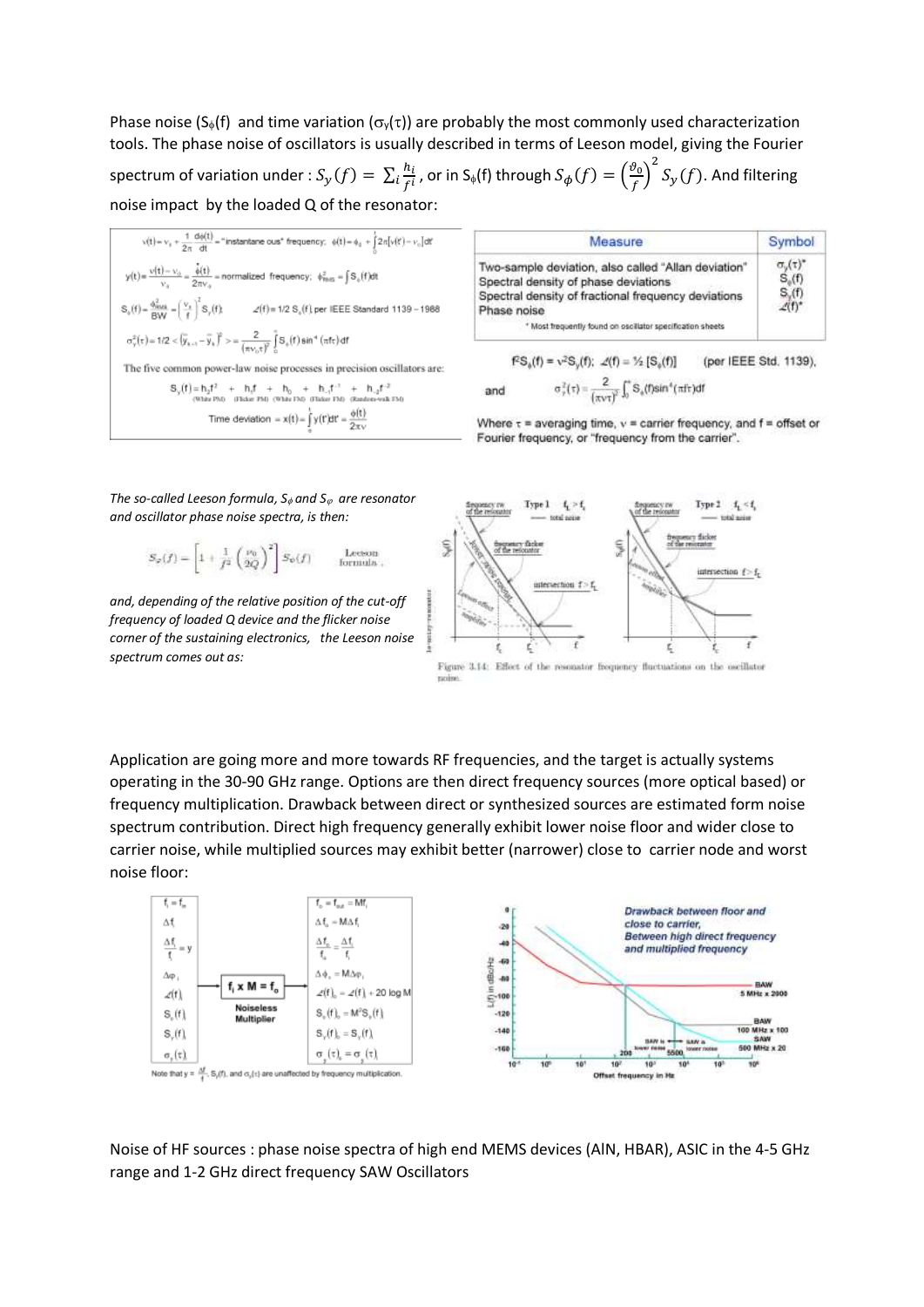

Such SAW device performances are actually the best compromise frequency / close to carrier noise, and they can be used in high rank multiplication to address 10-20 GHz range.



In the frequency range 10 GHz – 100 GHz, the actual solutions are mainly DROs, YIG oscillators, and optical oscillators, either WGM (Whispering Gallery mode) of fiber based resonators. An interesting fiber based topology, described by LAAS, is the COEO, coupled Optoelectronic Oscillator, and the start of the art performance is given in the next curve, showing the comb present at the optical output, and the low noise signal on the RF output:

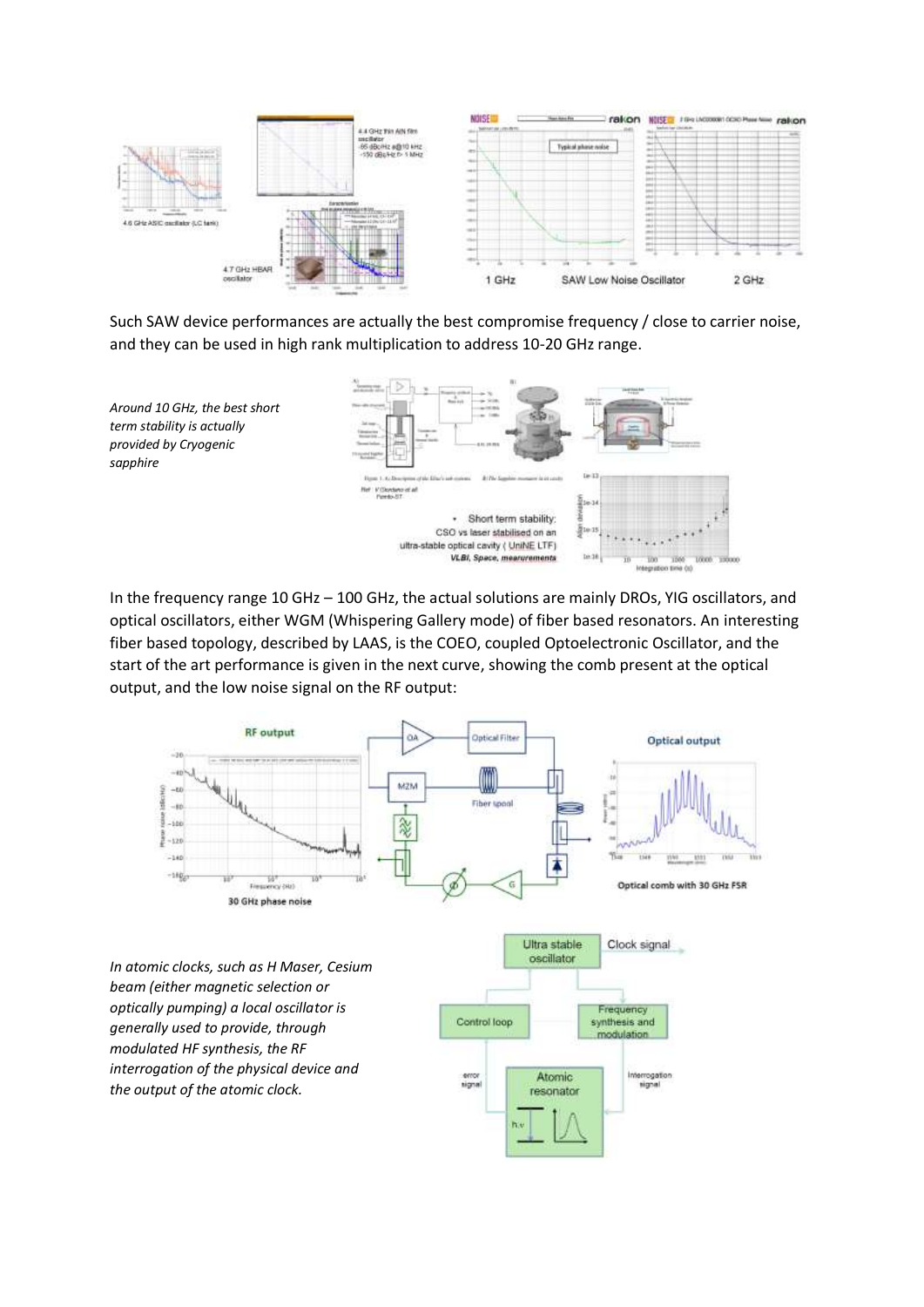The local oscillator (RF, optical,…) is then critical to avoid to add noise and need to be narrow band enough (and low noise enough) for interrogating the physical high performance transition, and to deliver the user signal.

Clocks are more and more critical in the actual "global" world of interaction and high flow data exchange.

Time reference, UTC time constructed by BIPM from primary (optical ) laboratories clocks for accuracy, and ensemble of commercial clocks for stability

The process of building up UTC "paper" scale and generating UTC(k), physical representation of the time scale UTC in every country, is depicted there:

| ~450 atomic clocks.<br>$in - 70$ laboratories          | Echelle Atomique<br>"average"<br>EAL<br>Libre                             |
|--------------------------------------------------------|---------------------------------------------------------------------------|
|                                                        | <b>Freq stability</b><br>$-3.4 \times 10^{-18}$ @30-40 d                  |
| ~13 primary frequency<br>standards (~ 8 labs)          | Temps Atomique.<br>International<br>"steering"                            |
| Measurement of<br>Earth's rotation                     | Freq accuracy<br>$-2.2.5 \times 10^{-4}$<br>"leap seconds".               |
| (ERS)<br>$+1TCR$                                       | <b>Universal Time</b><br>UTC<br>Coordinated, monthly<br><b>Circular T</b> |
| Daily clock data, ~40 labs                             | <b>UTCr Rapid UTC, weekly</b>                                             |
| All reported<br>measurements of PFS                    | - TT(BIPMXV) manaly                                                       |
| <b>Lumbago</b><br><b>International des</b><br>Poids at | Freq accuracy<br>$-2 \times 10^{-18}$                                     |

The development of continuous improvement of primary standards and highly performing clocks, mainly driven by interrogation of trapped ion or trap atom ( see EFTF , IFCS for more details) ask for long distance high performance low noise frequency comparison. Fiber link, working on distances longer # 500 km, providing an ultra low link noise are now in use.

In parallel, we can see that most of the infrastructures operating our daily lives, are driven by time scales, and are asking time dissemination or time comparison , high performance, low resolution, low jitter, down the the microsecond / nanosecond level ( see pages on Telecom requirements, Renewable Energy and Smart Grid, Critical Infrastructure, IoT timing requirements… on this web site).

The today's main commercially available clocks are :

- o Hydrogen Maser
- o Cesium clocks (optically pumped, magnetic deflexion,…)
- o Rubidium (vapor lamp, laser based,…)
- o DROs (Dielectric Resonator Oscillator) for frequency reference in the 1-20 GHz range ■ YIG and other high frequency specific
- o Quartz (SAW devices) in frequency range 100MHz 2000 MHz
	- MEMS reconfigurable
- o Quartz thickness shear for 1-200 MHz,
- o Quartz tuning fork 32 kHz, for ultra low power (microwatt range…)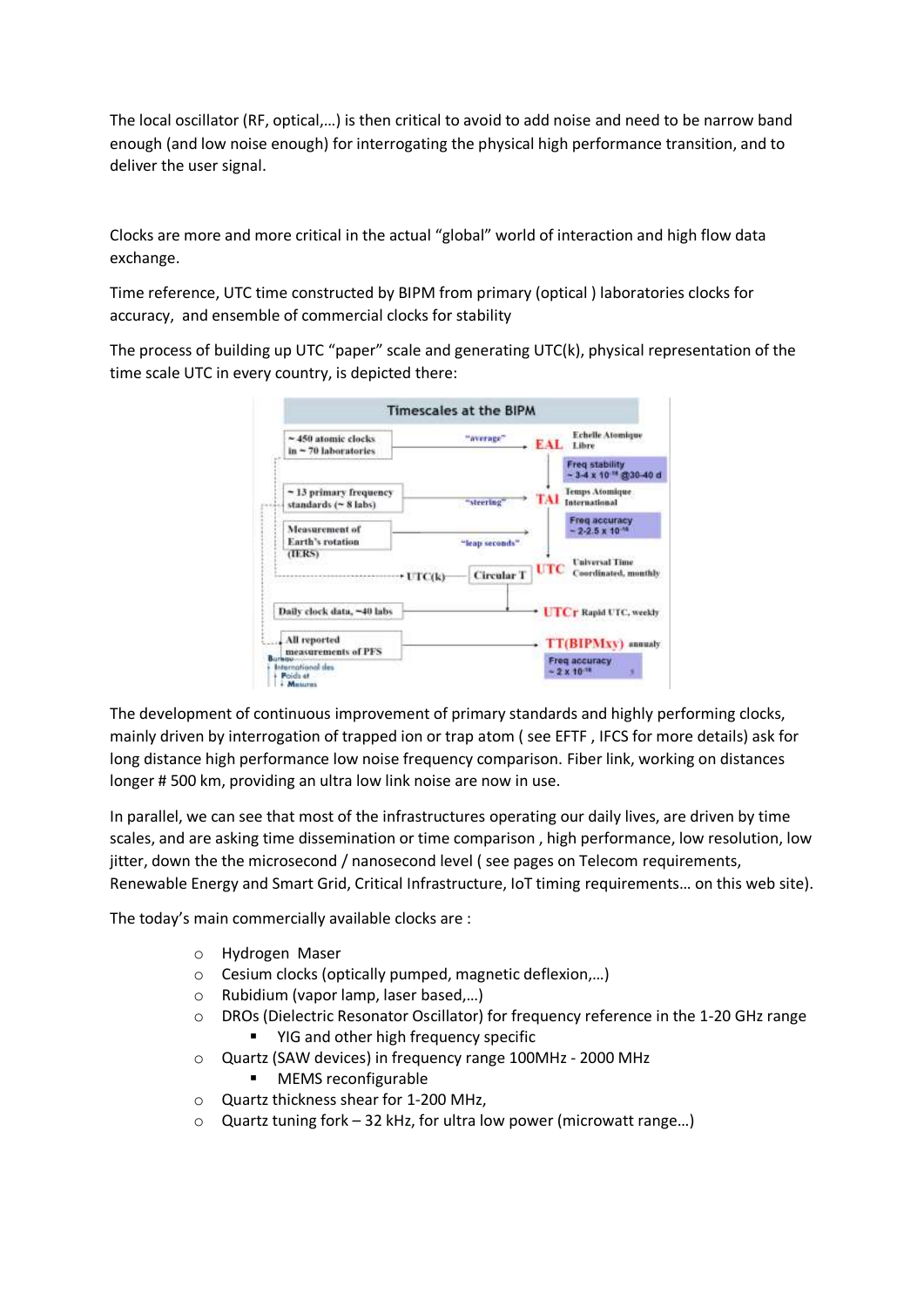Some interesting commercial developments in terms of high performance ( Cold atoms clocks or cold atoms Gravimeters) for primary clocks, Chip Scale Atomic Clock for local hold over, or optical clocks (fiber baser or WGMR based) for 30-100 GHZ sources generation, high frequency reconfigurable sources and filters, and high performance time transfer (White Rabbit PTP) are on their ways to real market.

In laboratories, there are a full range of high performance devices under development, ion trap, atom trap, optical clocks, which will probably lead to the reformulation of the legal definition of time (Actually based on electronic transition of Cesium atoms, tomorrow based on optical clocks) and fiber based frequency transfer allowing long distances comparison between these lab clocks. There are also a range of interesting developments addressing performance in miniaturized devices, one of the target being the microsecond per day in one cubic millimeter for one \$, providing the required performance of local nodes in a mesh network, getting rid of base station, or allowing "all weather and condition" inertial navigation, or providing time reference for frequency agile system or Smart Grid, such as 2 D materials, atom traps, …

That mean that there will be a tradeoff between evolving demand of systems and infrastructure in terms of size/power/time performance and available technologies. The to day's and to morrow clocks technologies "Trends and Evolution" might be foreseen as the following:



The recent and actual market was based quite uniquely on quartz, with a vast quantities of tuning fork low frequency ( 32 kHz) for watch and very low power consumption.

On clock size, one can expect a wider market coverage by Si-based or MEMS devices, at least for replacement of XOs, TCXOs and VCXOs.

On frequency reference side, such as local oscillators for metrology, for radiocommunication, DDS and PLL-LO, the "low noise" request maintain advantage towards quartz-based, while new technologies ( HBAR, FBAR,..) for specific complex reconfigurable front-end devices will take the lead.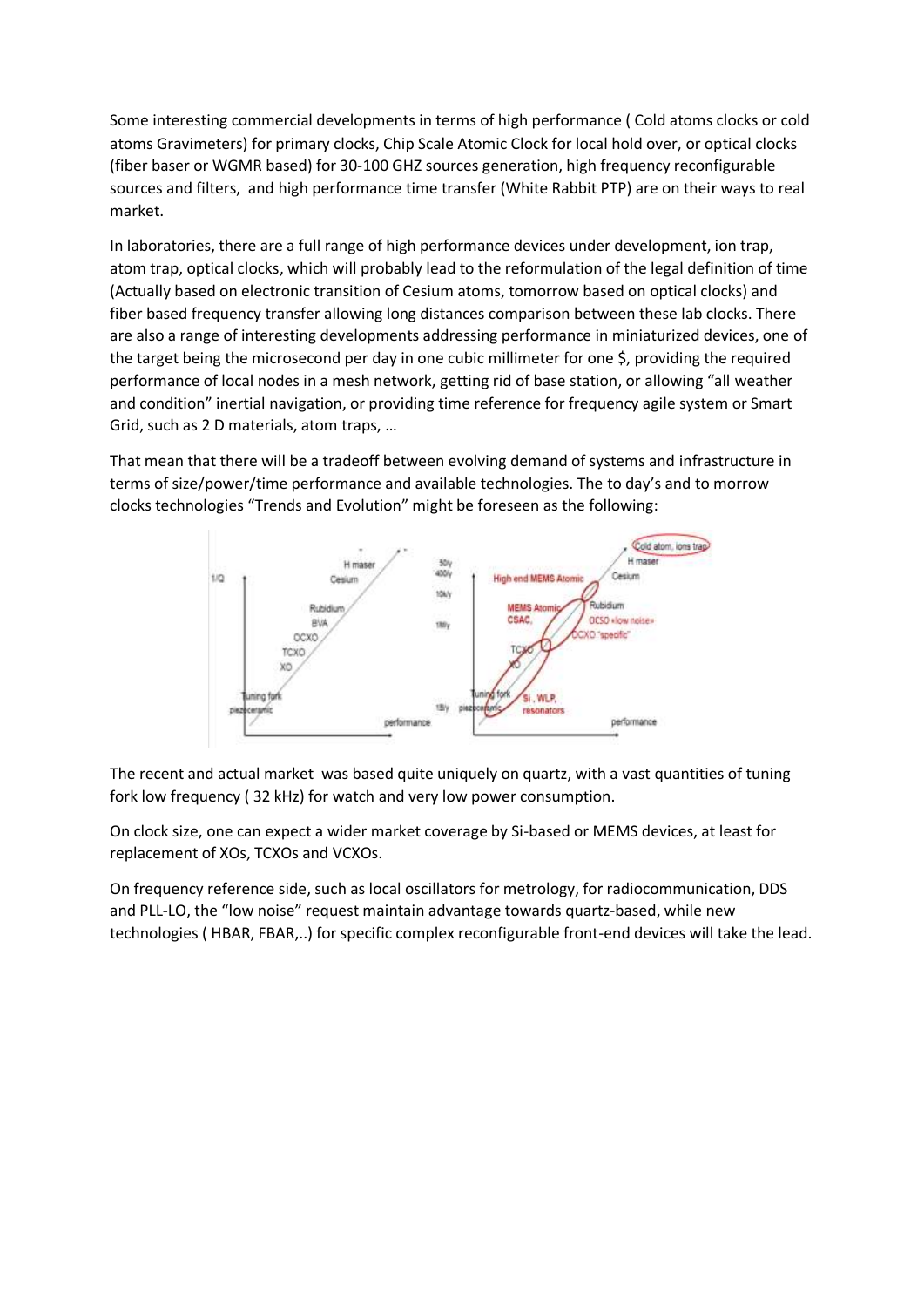| <b>Mode of Vibration</b>     | <b>Frequency Equation</b><br>[Range]                                         | <b>MEMS Resonator</b><br><b>Example</b>                         |
|------------------------------|------------------------------------------------------------------------------|-----------------------------------------------------------------|
| Flexural                     | $f_0 \propto \frac{T}{L^2} \sqrt{\frac{E}{\rho}}$<br>[10 KHz-10 MHz]         | MEMS beam, Nguyen, UCB                                          |
| Contour-Mode/Lamb-<br>Wave   | $f_0 \propto \frac{1}{2W} \int_{\rho}^{E}$<br>[10 MHz-10 GHz]                | MEMS CMR, Piazza, Penn                                          |
| <b>Thickness Extensional</b> | $f_0 \propto \frac{1}{2T}\sqrt{\frac{E}{\mu}}$<br>[500 MHz-20 GHz]           | <b>FBAR, Fujitsu</b>                                            |
| <b>Shear Mode</b>            | $f_0 \propto \frac{1}{2T} \left  \frac{G}{\rho} \right $<br>[800 MHz -2 GHz] | From G.<br>Piaza<br><b>MEMS Shear Resonator, Bhave, Cornell</b> |

Evolution towards SDR-based (Software Defined Radio) multi-frequencies, multi-standards mobile phones drove towards frequency-agile devices, mostly filters and switched resonators, and dedicated multi purpose HW (reconfigurable front end). Filters in mobile phone are still dominated by SAW, while FBAR is commonly used for duplexers.

Si-based MEMS technology working like other acoustic devices (contour modes, flexural mode, shear-mode, thickness extension-FBAR, High overtone-HBAR…) have many technological advantages (Si-process compatible during fabrication and during board integration), further than miniaturization and integration with CMOS.

Complex system, multipurpose HW, ask for new frequency-reconfigurable plan, which, along with miniaturization, drive towards integrated MEMS technologies, such as single chip RF modules, integrated DDS, in modular front end

Other acoustic AlN (HBAR) or piezoelectric (GaPO4 for sensors, Langatate family,..)

MEMS atomic clock, mainly based on the NIST development "CSAC", under industrialization process in some countries

|                                                        | THE EXTERN                                                       |                                                                    |                                                                      |                                                                |                                                                       |                                                                     |
|--------------------------------------------------------|------------------------------------------------------------------|--------------------------------------------------------------------|----------------------------------------------------------------------|----------------------------------------------------------------|-----------------------------------------------------------------------|---------------------------------------------------------------------|
|                                                        | Primary<br>Standard                                              | Commercial<br>Cs Beam Clock Atomic Clock                           | Compact                                                              | Miniature<br>Atomic Clock                                      | <b>Precision</b><br>Quartz                                            | Wristwatch<br>Quartz                                                |
| Accuracy:<br>Timing error:<br>Size:<br>Power:<br>Cost: | $10^{-13}$<br>10ns/yr<br>$107$ cm <sup>3</sup><br>kW.<br>$>51$ M | $10^{-11}$<br>1115/yr<br>$104$ cm <sup>3</sup><br>100's W<br>\$50k | $10^{-11}$<br>$0.1$ jis/day<br>100 cm <sup>3</sup><br>1 W<br>\$2,000 | $10^{-10}$<br>1jis/day<br>10 cm <sup>3</sup><br>120mW<br>\$300 | $10^{-7}$<br>100us/day<br>$1 - 10$ cm <sup>3</sup><br>100 mW<br>\$100 | $10^{-3}$<br>1s/day<br>$10 \text{ mm}$ <sup>3</sup><br>10 µW<br>\$1 |

Based on CPT operation principle ( Coherent Population Trapping), such clocks were very promising in terms of compromises between size and performances.